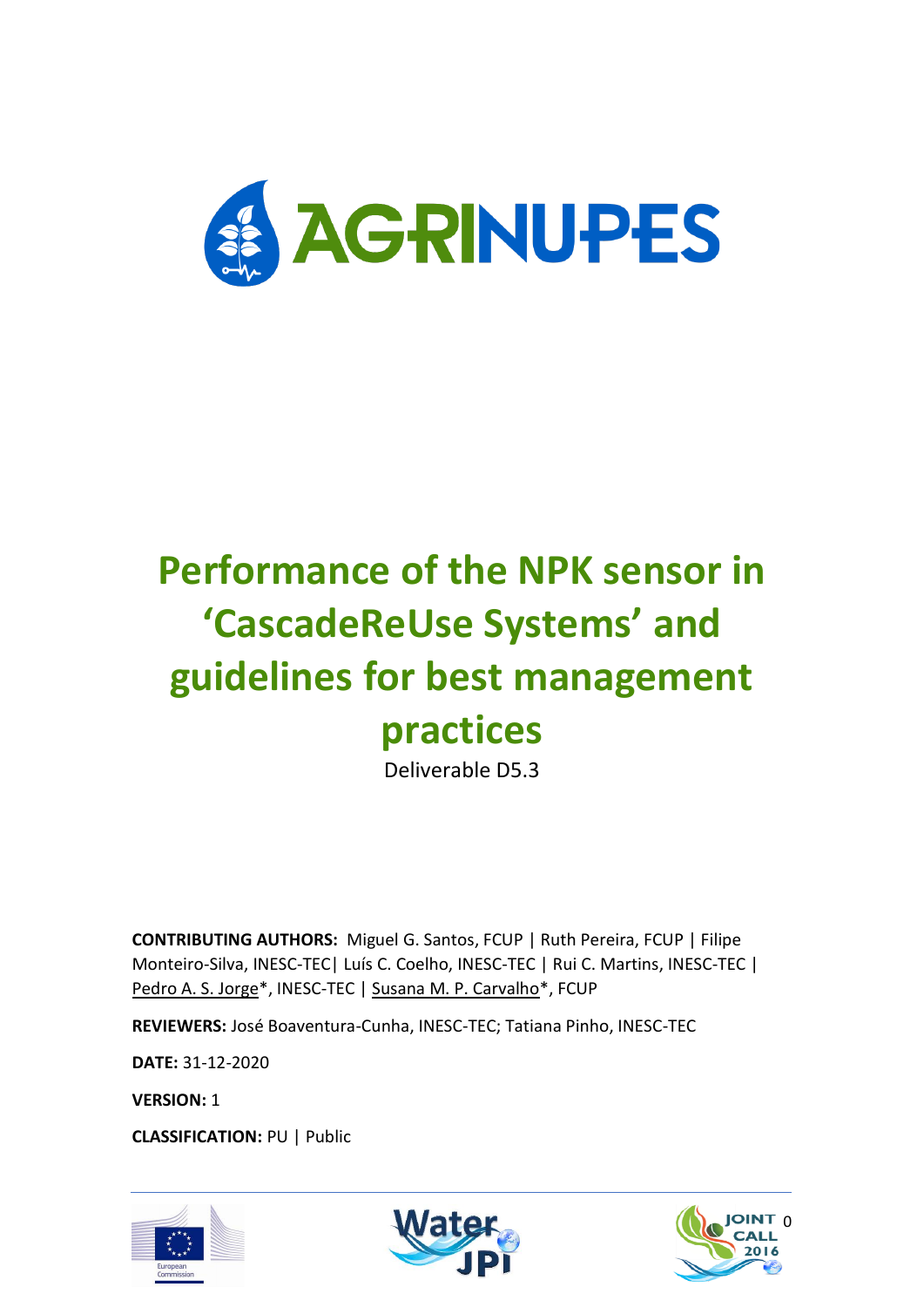#### **PROJECT ACRONYM:** AGRINUPES

**PROJECT TITLE:** Integrated monitoring and control of water, nutrients and plant protection products towards a sustainable agricultural sector

**EU FUNDING:** ERA-NET Cofund WaterWorks2015

#### **PROJECT COORDINATOR:**

Dr. José Boaventura-Cunha INESC TEC R. Dr. Roberto Frias, 4200-465 Porto, Portugal E-mail: [jose.boaventura@inesctec.pt](mailto:jose.boaventura@inesctec.pt)

#### **PROJECT WEBSITE:** [www.agrinupes.eu](http://www.agrinupes.eu/)

#### **\*DOCUMENT CORRESPONDING AUTHORS:**

Prof. Dr. Susana M. P. Carvalho <sup>a</sup> – [susana.carvalho@fc.up.pt](mailto:susana.carvalho@fc.up.pt)

Prof. Dr. Pedro A. S. Jorge  $b$  – [pedro.jorge@inesctec.pt](mailto:pedro.jorge@inesctec.pt)

<sup>a</sup> GreenUPorto – Research Centre for Sustainable Agrifood Production & DGAOT, Faculty

of Sciences of the University of Porto (FCUP), Campus de Vairão, Rua da Agrária 747, 4485-646

Vila do Conde, Portugal

<sup>b</sup> Centre for Applied Photonics, INESC-TEC, Faculty of Sciences of the University of Porto, Rua do Campo Alegre, s/n, 4169-007 Porto, Portugal

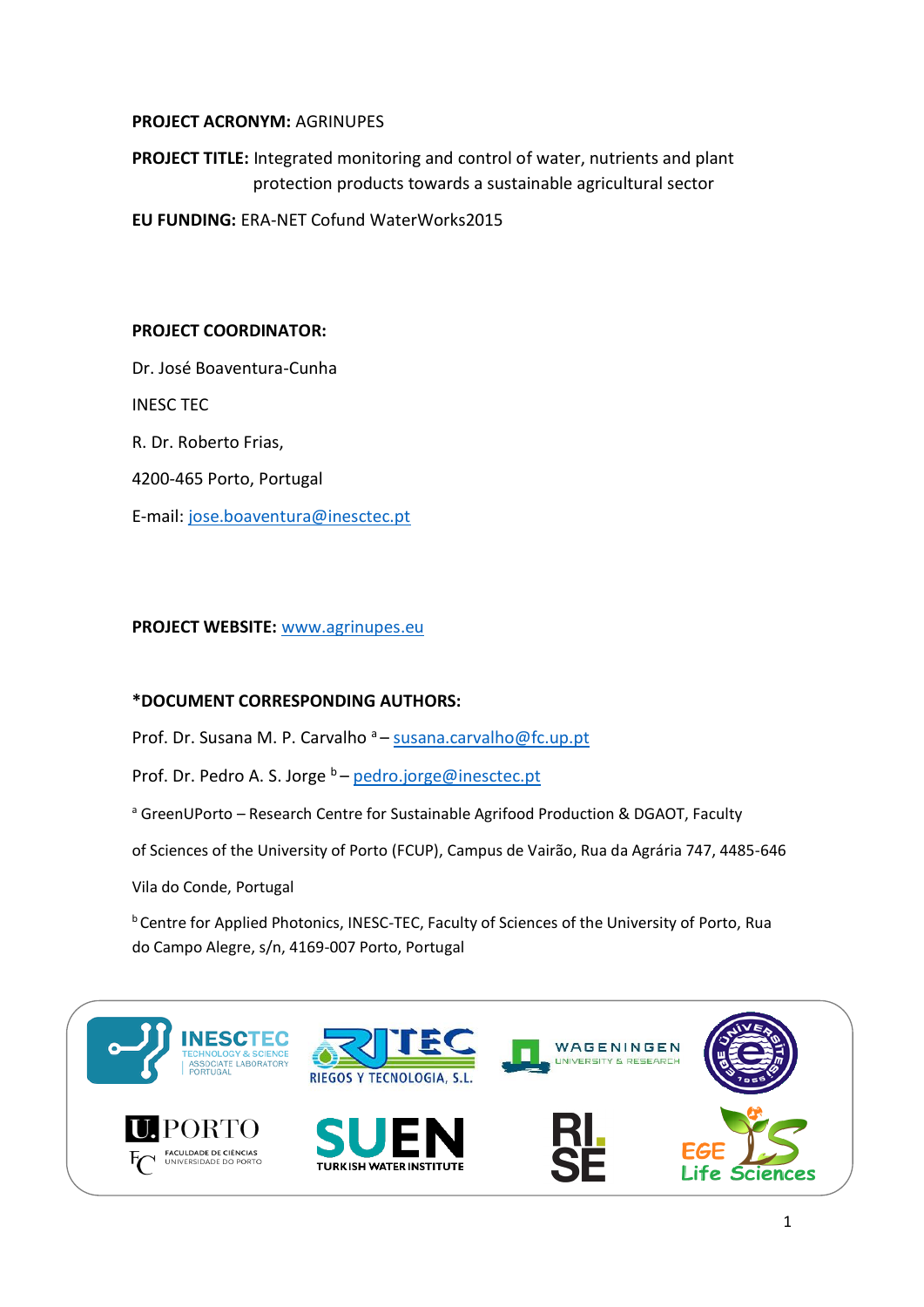# **Table of contents**

## **List of abbreviations**

| <b>AGRINUPES</b> | Integrated monitoring and control of water, nutrients and plant protection<br>products towards a sustainable agricultural sector |
|------------------|----------------------------------------------------------------------------------------------------------------------------------|
| <b>BMP</b>       | <b>Best Management Practices</b>                                                                                                 |
| <b>CRUS</b>      | CascadeReUse System                                                                                                              |
| EC               | <b>Electrical Conductivity</b>                                                                                                   |
| <b>NPK</b>       | Nitrogen (N), phosphorus (P) and potassium (K)                                                                                   |
| <b>PPP</b>       | <b>Plant Protection Products</b>                                                                                                 |
| <b>WP</b>        | Work Package                                                                                                                     |

## **List of figures**

**Figure 1.** [Graphical representation of typical Cascade ReUse Systems \(CRUS\) in which soilless](#page-7-1)  [production in greenhouse \(main crop\) is combined with soil-based cultivation system for](#page-7-1)  [growing secondary crops \(either in open-field or soil-based protected cultivation\) using drainage](#page-7-1)  [in fertigation.................................................................................................................................7](#page-7-1)

**Figure 2.** [Reservoirs in Cascade ReUse Systems \(CRUS\), namely \(A\) galvanized steel tanks, \(B\)](#page-9-1)  [underground concrete reservoir and \(C\) irrigation pond, where drainages originated from](#page-9-1)  [fertigation of soilless production are retained to be used for fertigation of soil-grown crops.....9](#page-9-1)

**Figure 3.** [Details on the on-site data acquisition/ testing and demonstration using the final NPK](#page-11-1)  prototype. [..................................................................................................................................11](#page-11-1)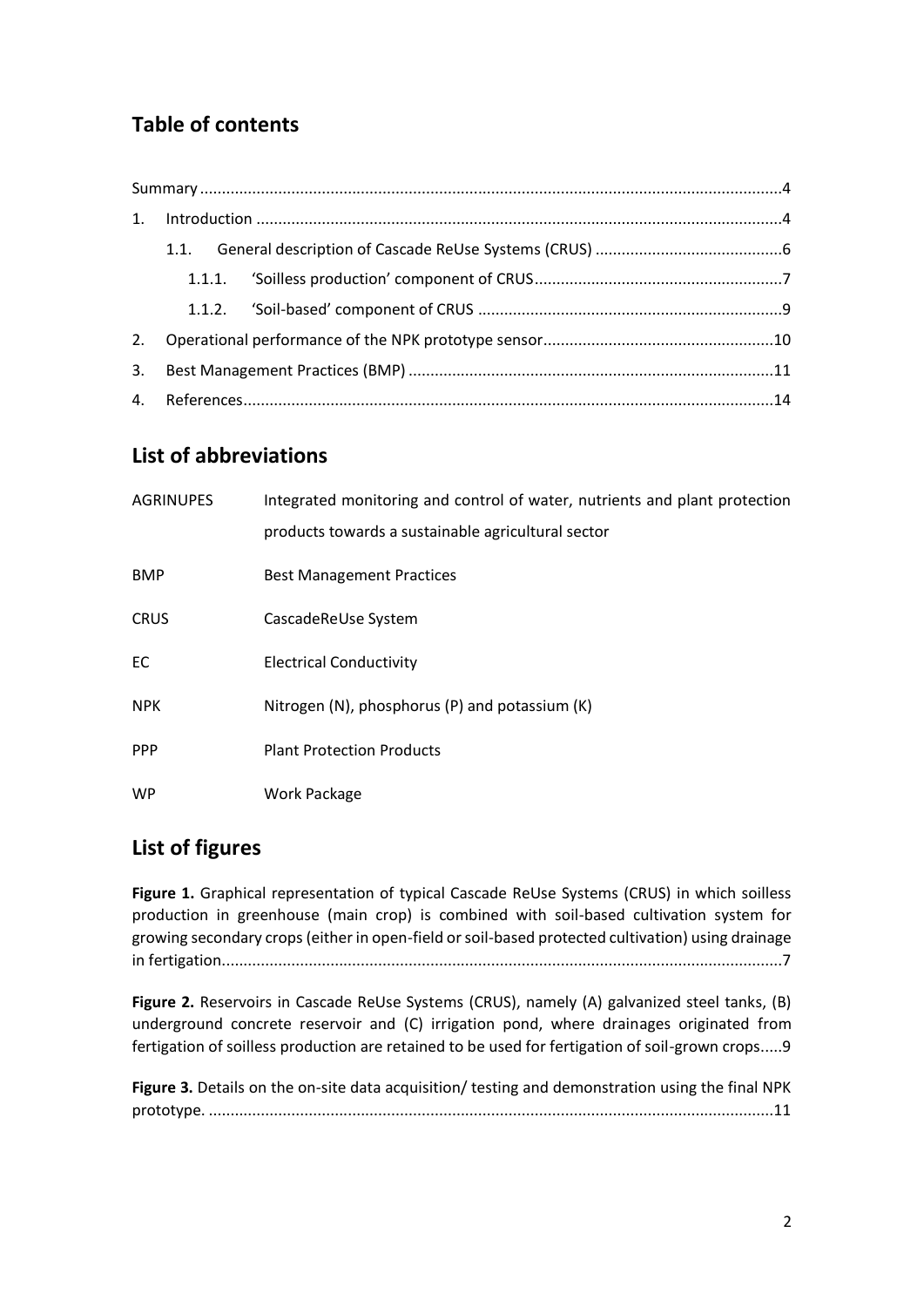**Figure 4.** [Graphical representation of placement of the NPK sensor in an outdoor compartment](#page-12-0)  where drainage is pumped from a reservoir, filtered and monitored for N, P and K, for its application to secondary crops. [.................................................................................................12](#page-12-0)

**Figure 5.** [Graphical representation of integration of the NPK sensor in the mixing unit of the](#page-13-0)  [fertigation room.........................................................................................................................13](#page-13-0)

**Figure 6.** [Graphical representation of placement of the NPK sensor in a cultivation row of the](#page-14-1)  [soilless production system, for monitoring drainage immediately after its passage through the](#page-14-1)  [containerized substrate..............................................................................................................14](#page-14-1)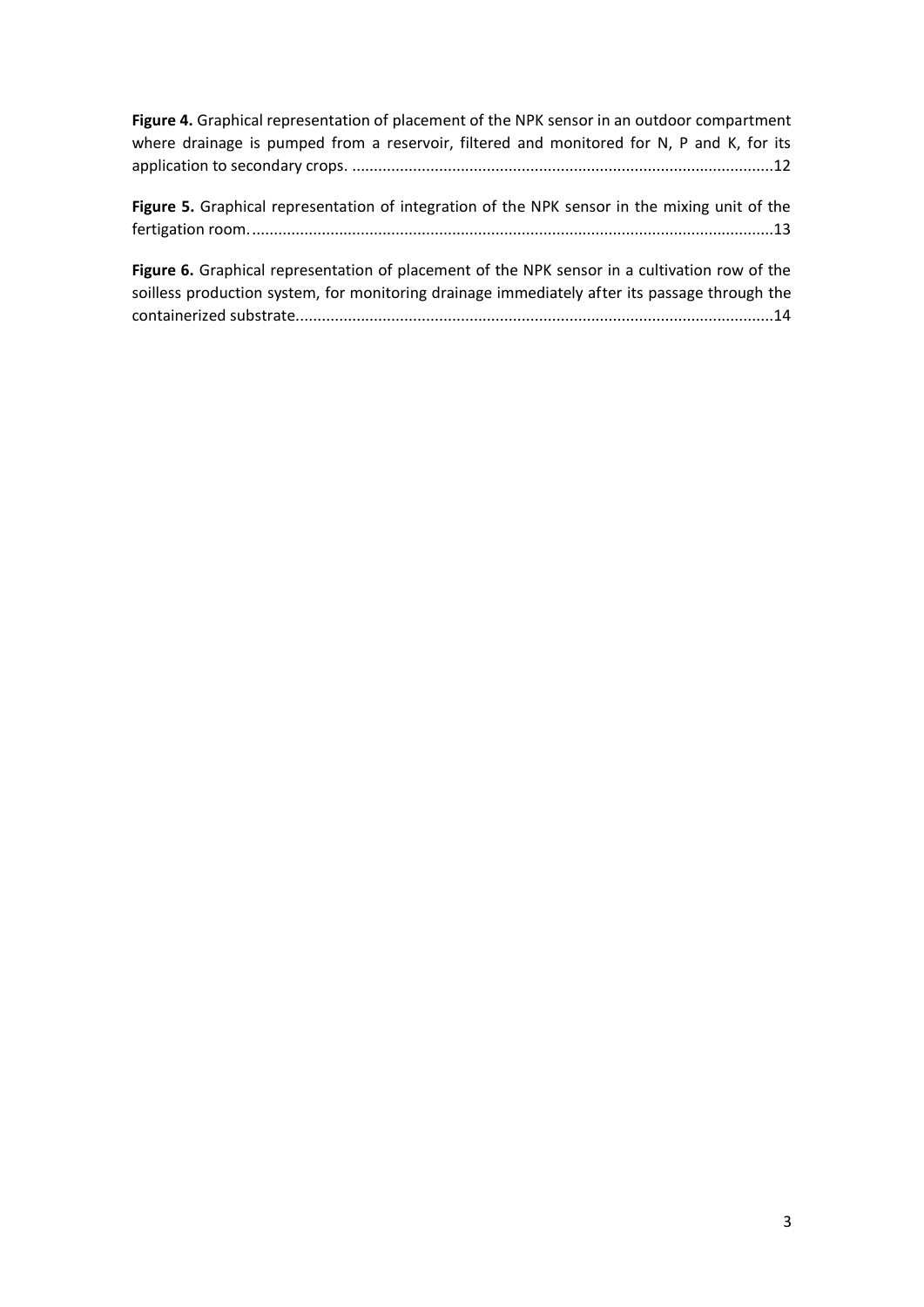#### <span id="page-4-0"></span>**Summary**

This report encloses the performance assessment of the optical NPK sensor – for determination of nitrogen (N), phosphorus (P) and potassium (K) in aqueous solutions  $-$  developed in the framework of the AGRINUPES Project and presents guidelines for its implementation in horticultural production systems in which a semi-open irrigation system is applied (so-called Cascade ReUse Systems, 'CRUS'). This sensor allows the monitoring of those main plant macronutrient in nutrient/drainage solutions utilized in cultivation, despite its development is still ongoing for final adjustments. After laboratory and semi-practical testing and validation, here we present the results from testing under field conditions in two demonstration events that were conducted in Portuguese commercial CRUS, where the NPK sensor was presented to the growers managing those farms. This comprised a thorough explanation of the composition of the device, its functioning and potentials in supporting decision-making regarding fertigation management in CRUS, and a series of tests with on-site collected drainage samples. For these purposes, CRUS were selected for growing different crops with representativeness in terms of soilless cultivation in Portugal (rose and strawberry) and using different growing media in soilless production system, namely coconut peat (rose CRUS) and mixed substrate (mixture of humus, coco peat, blond peat and coconut fiber; strawberry CRUS). Guidelines for best management practices for utilization of the NPK sensor, here presented, were developed based on research and knowledge acquired under the scope of AGRINUPES, compiled in two public Deliverables (D5.1 and D5.2), available at [www.agrinupes.eu.](http://www.agrinupes.eu/) For further information, stakeholders or any other interested readers are invited to visit the project website, where other reports and research articles are made available.

#### <span id="page-4-1"></span>**1. Introduction**

In horticultural production systems without utilizing soil (soilless cultivation), plants are grown by supplying nutrient solution which is distributed through a fertigation<sup>1</sup> system. In those soilless production systems in which growing media (substrates) are used, it is generated, in each fertigation cycle, a considerable amount of drainage solution [1]. This effluent results from the common practice of supplying nutrient solution above the water holding capacity of substrates [2]. For the majority of crops, drainage volumes ranging from 20 % to 40 % are commonly applied [2, 3]. As such, for an efficient use of water and nutrients, which are supplied through fertilizers, the use of drainage becomes fundamental. This is the case of closed systems in which drainage

<sup>&</sup>lt;sup>1</sup> Fertigation is the plants' irrigation enriched with nutrients that were injected in the irrigation system.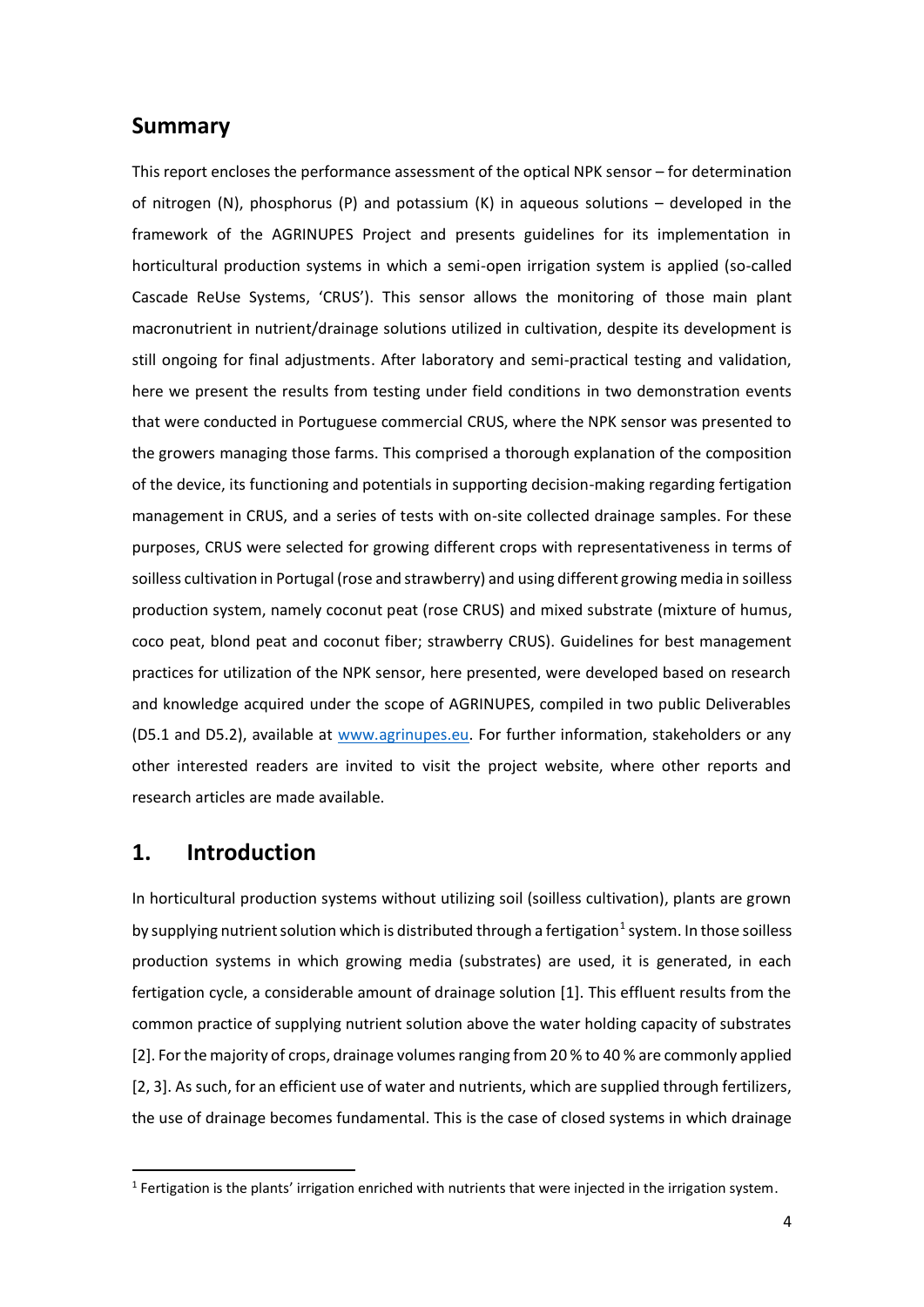is recycled through its incorporation in subsequent fertigation cycles, after disinfection and further correction of the nutrient solution for the electrical conductivity (EC) and pH [4, 5].

An alternative that has been adopted, consists in drainage use for fertigation of other crops (considered "secondary crops") that are not the core business of the farm, where growers dedicate more efforts in the management of the crop(s) grown in the soilless production system ("main crop") and from where the drainages are originated. These are called semi-open systems or Cascade ReuSe Systems (CRUS), because of this aspect of using drainage from soilless cultivation, in the growth of crops of a lesser level of importance for the grower. In CRUS, those secondary crops receiving the drainage are typically grown on soil, either in protected cultivation (e.g., greenhouse) or in open-field. Although these systems are seen as being frankly more efficient than the totally obsolete systems with free drainage (open systems), also the adequacy of CRUS has been called into question, particularly when including soil cultivation, as is the most common scenario. Aiming at adequate utilization of CRUS, it is essential to achieve a more informative monitoring of the drainages. In this respect, knowing the nutrient profile of drainages or, in other words, the concentration of each particular nutrient they contain, will clearly represent a crucial step in improving sustainability in horticultural production [6]. In practical terms, this would translate into higher accuracy of nutrient correction, higher waterand nutrient use efficiencies, safer utilization of drainages in agricultural soils or in CRUS exclusively dedicated to soilless crops or, ultimately, it could lead to generalization of closed systems. These aspects have been addressed by the AGRINUPES project [\(www.agrinupes.eu\)](http://www.agrinupes.eu/), which has been developing, since 2017, an optical sensor conjoined with artificial intelligence for measuring nitrogen (N), phosphorus (P) and potassium (K) in aqueous solutions, to represent an innovative technological tool to support fertigation management in horticultural production [7]. The development of this NPK sensor has gone through a series of steps, which have comprised its i) design, ii) technical specifications and assessment of its iii) operational performance under laboratory conditions (lab calibration) and iv) operational performance under field conditions (field operation). The latter is addressed in this report, in which are presented and discussed the performance of the NPK sensor in two demonstration events, carried out in two Portuguese commercial CRUS, in December 2020. Furthermore, here we briefly describe the CRUS, summarize several features of drainage from soilless cultivation and present guidelines for Best Management Practices (BMP) for using the NPK sensor in CRUS. The development of these guidelines was supported by knowledge acquired from Work Package (WP) 5 of AGRINUPES, which aimed at a general characterization of CRUS regarding fertigation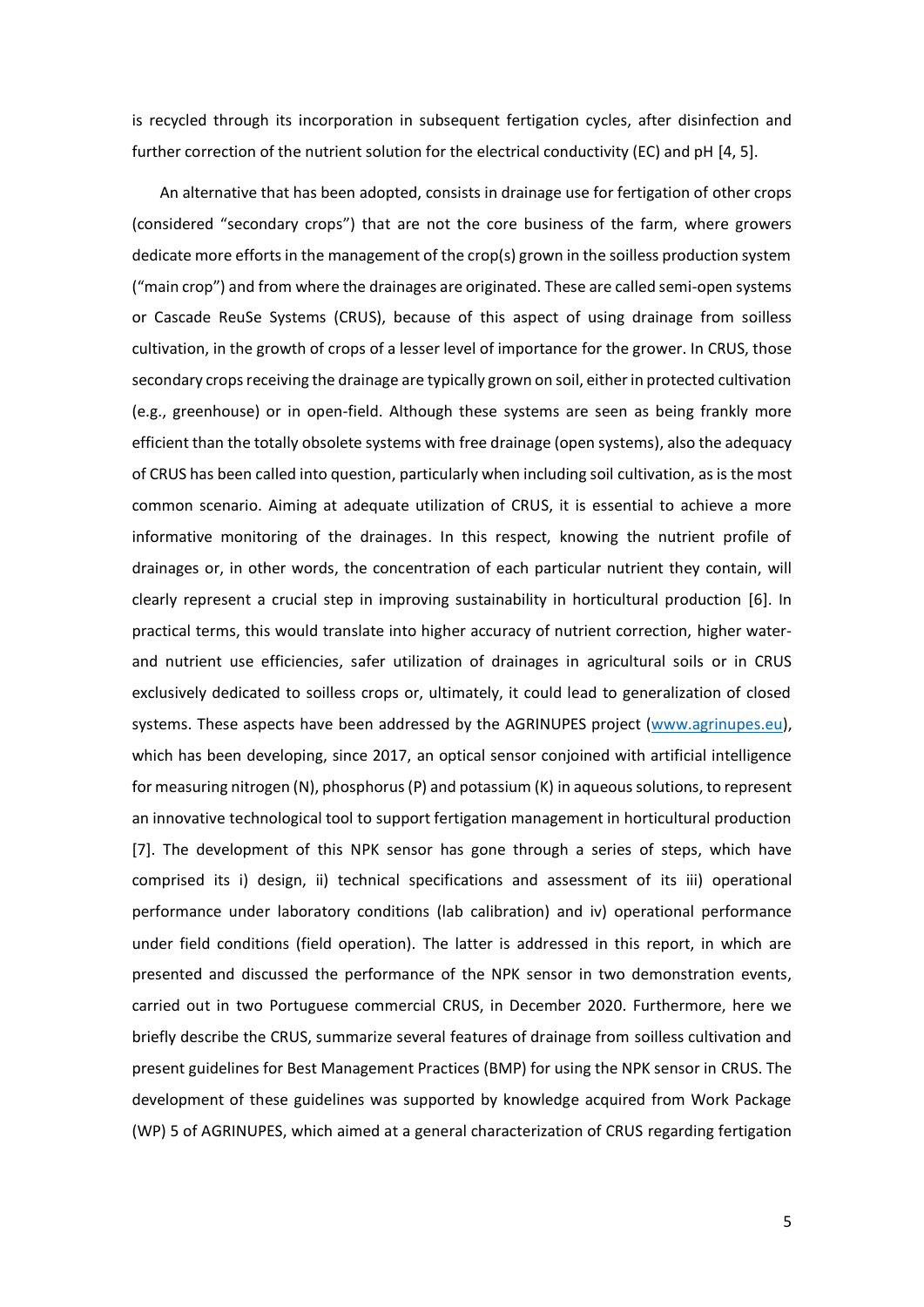management and at assessing their suitability and impacts on irrigation water, soil an at plant level [8, 9].

#### <span id="page-6-0"></span>**1.1. General description of Cascade ReUse Systems (CRUS)**

Cascade ReUse Systems are horticultural cropping systems in which the drainage originated from greenhouse soilless cultivation is used for fertigation of other crops, typically of lesser economic importance to the grower. In the soilless component of this combined production system, plants are grown in semi-hydroponics since a physical medium (substrate) is used to support plant growth.

Regarding the second component in CRUS, the most common scenario is that those "user" crops or, in other words, the crops receiving the drainage coming from the semi-hydroponic system, are grown on soil, either in protected cultivation (e.g., greenhouses) or in open-field. As such, CRUS are typically a combination of greenhouse soilless production, with soil-based production system [10, 11], as graphically represented in [Figure 1.](#page-7-1) Although much less common, CRUS can also be exclusively based on soilless cultivation, in production systems in which drainage is sequentially used in fertigation of crops with increasing salinity tolerance [12]. CRUS are commonly adopted by growers from regions where increasing water salinity, higher pressure from phytopathogens, lesser technological level of greenhouses and lack of technical knowledge makes implementation of closed systems more difficult, as is the case of Portugal and several other countries from the Mediterranean region [9, 10, 12-14]. Given the prevalence of those CRUS which include soil cultivation, this was the modality addressed in WP5 of AGRINUPES and their main components (semi-hydroponic + soil cultivation) are briefly described in the following sub-sections. For more details on aspects related to CRUS in Portugal, you should refer to Deliverable 5.1 [9], which addressed the fertigation management and application of PPP in two of the most important Portuguese horticultural regions.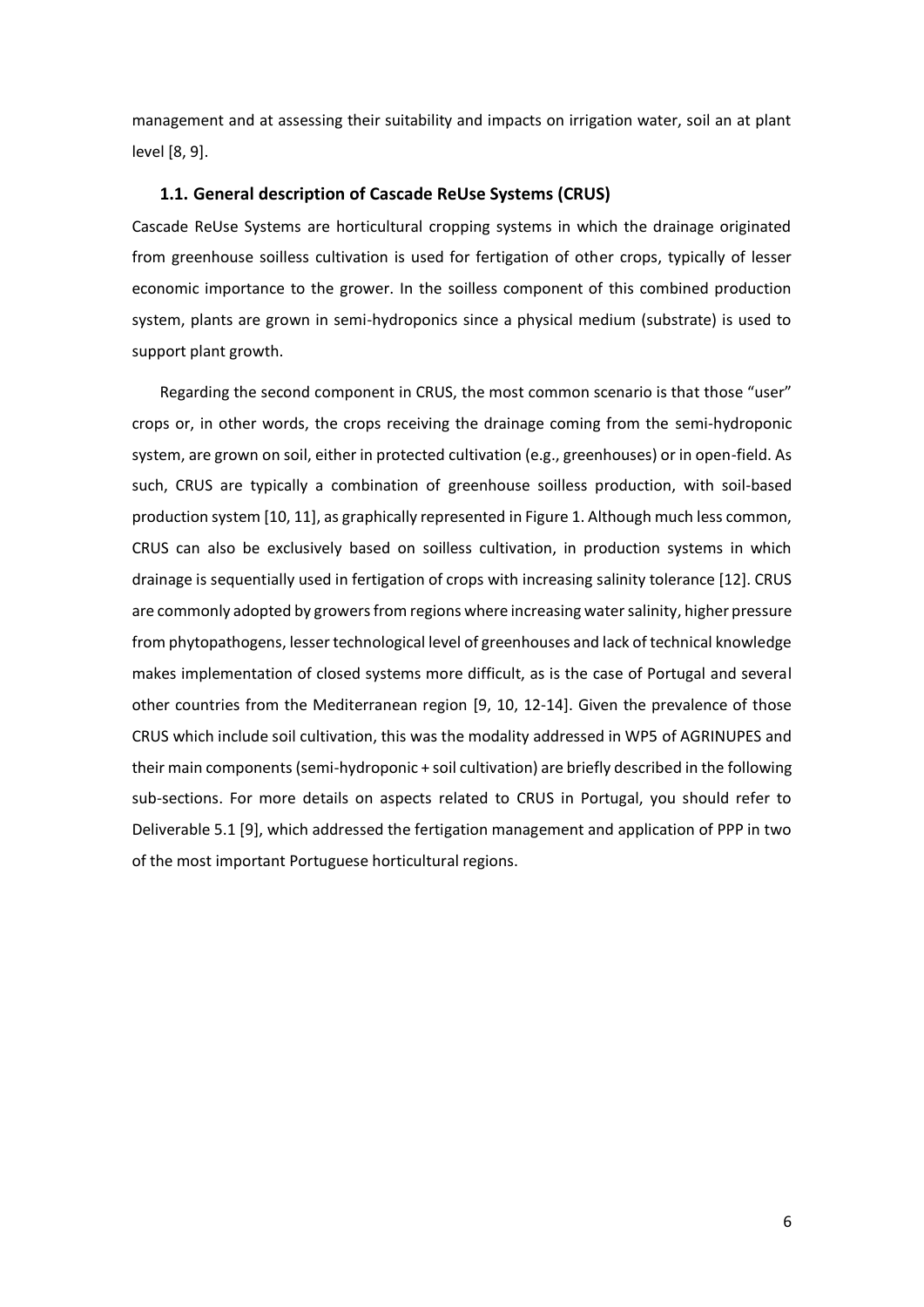

<span id="page-7-1"></span>**Figure 1.** Graphical representation of typical Cascade ReUse Systems (CRUS) in which soilless production in greenhouse (main crop) is combined with soil-based cultivation system for growing secondary crops (either in open-field or soil-based protected cultivation) using drainage in fertigation.

#### **1.1.1. 'Soilless production' component of CRUS**

<span id="page-7-0"></span>In soilless production, irrigation/fertigation systems are typically composed by an automated fertigation unit, stock tanks, filtration system (e.g., sand filters), pipes, pumps and valves (for mixing, circulation and pressurization), injectors, drippers (or micro-sprinklers) and reservoirs (storage tanks, basins or irrigation ponds) [15].

In general, plants are installed in elevated structures where they are cultivated in growing media (substrate). Those substrates are containerized in bags, pots or other types of containers to facilitate installation, handling and crop management [16]. Moreover, the substrate and typology of containerization to be used are chosen considering the crop and preference of growers [16, 17]. Constituent materials of substrates can be of organic or inorganic origin, and the final product can be composed by a single constituent or a mixture of materials. Most commonly used organic constituents include peat (e.g., peat from mosses belonging to the genus *Sphagnum*), coconut fiber (coir), bark and wood fiber. Regarding inorganic materials used in substrates, amongst most utilized are vermiculite, perlite, rockwool, sand, pumice and expanded clay [17, 18].

Through the pipes, the fertigation system circulates the nutrient solution until they reach the substrates where plants are cultivated. For elaboration of nutrient solutions, proportions of stock solutions, prepared in high nutrient concentrations, are mixed with irrigation water at each fertigation cycle [19]. These nutrient solutions are prepared according to the crop, developmental stage of plants and growth conditions (e.g., temperature, radiation), which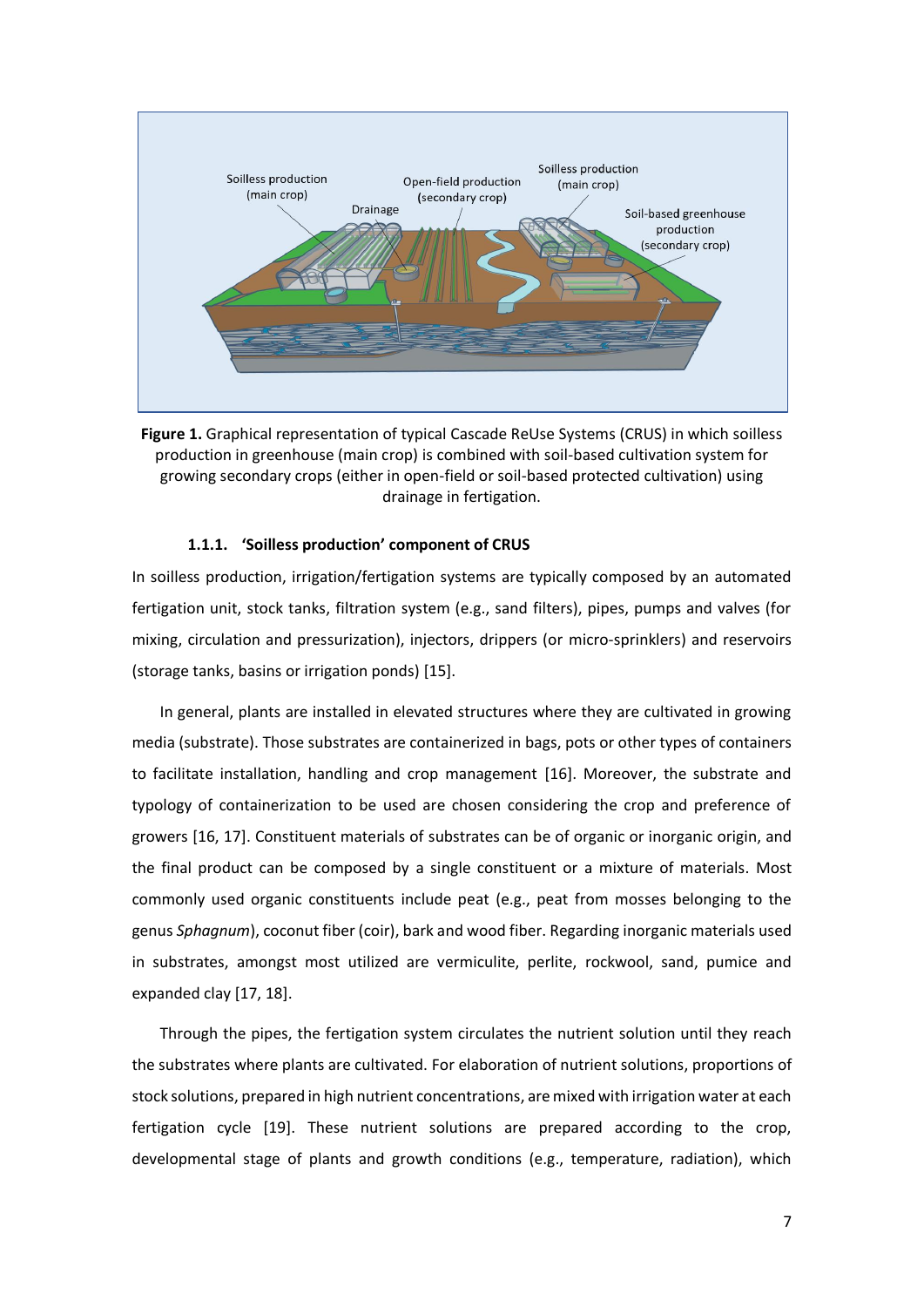implies that they must be modify in terms of nutrient concentration, electrical conductivity (EC) and pH [20]. Naturally, all these aspects in crop cultivation should be optimized, with the goal of combining high yield with better use efficiency of water and nutrients in greenhouse horticulture.

As in any other agricultural production system, irrigation water quality is of critical importance. In greenhouse semi-hydroponics, rainwater, surface- or groundwater are the most commonly used types of irrigation water, whereas the use of mains water is less common due to its cost [11, 21]. Application of PPP via fertigation is practically universal in soilless cultivation [22], as this greatly facilitates the logistics and also because many phytopharmaceuticals have systemic action, thus allowing them to effectively play their role in protecting the whole plant, despite their application be localized at the root zone. Nevertheless, PPP residues in the drainages is one of the main aspects related to drainage quality degradation, not only caused from intentional inclusion of PPP in nutrient solutions, as also from run-off resulting from other application methods, such as aspersion. Another important aspect regarding drainage quality is related to the accumulation of toxic ions to the plants, namely sodium (Na<sup>+</sup>) and chloride (Cl<sup>-</sup>), which are introduced by irrigation water and some materials used as substrate [16, 23]. Concerning the optical properties of nutrient/drainage solutions there is to consider their turbidity, frequent proliferation of microalgae [\(Figure 2-](#page-9-1)C) and coloration of the solutions mainly resulting from addition of ferric salts used as iron source, which gives the solutions a yellowbrown coloration [24, 25], and from substances present in organic substrates, such as humic substances in peat [26].

Drainage resulting from each fertigation cycle is conducted by gravity flow through slightly inclined irrigation troughs or tubing to one or more drainage reservoirs, generally placed outside the greenhouse, which remain either covered or uncovered. These reservoirs can be storage tanks, basins or irrigation ponds, and be made of diverse materials, as for example galvanized steel or concrete [\(Figure 2\)](#page-9-1). Thus, the drainage is retained in these deposits until its utilization for fertigation of secondary crops, in CRUS.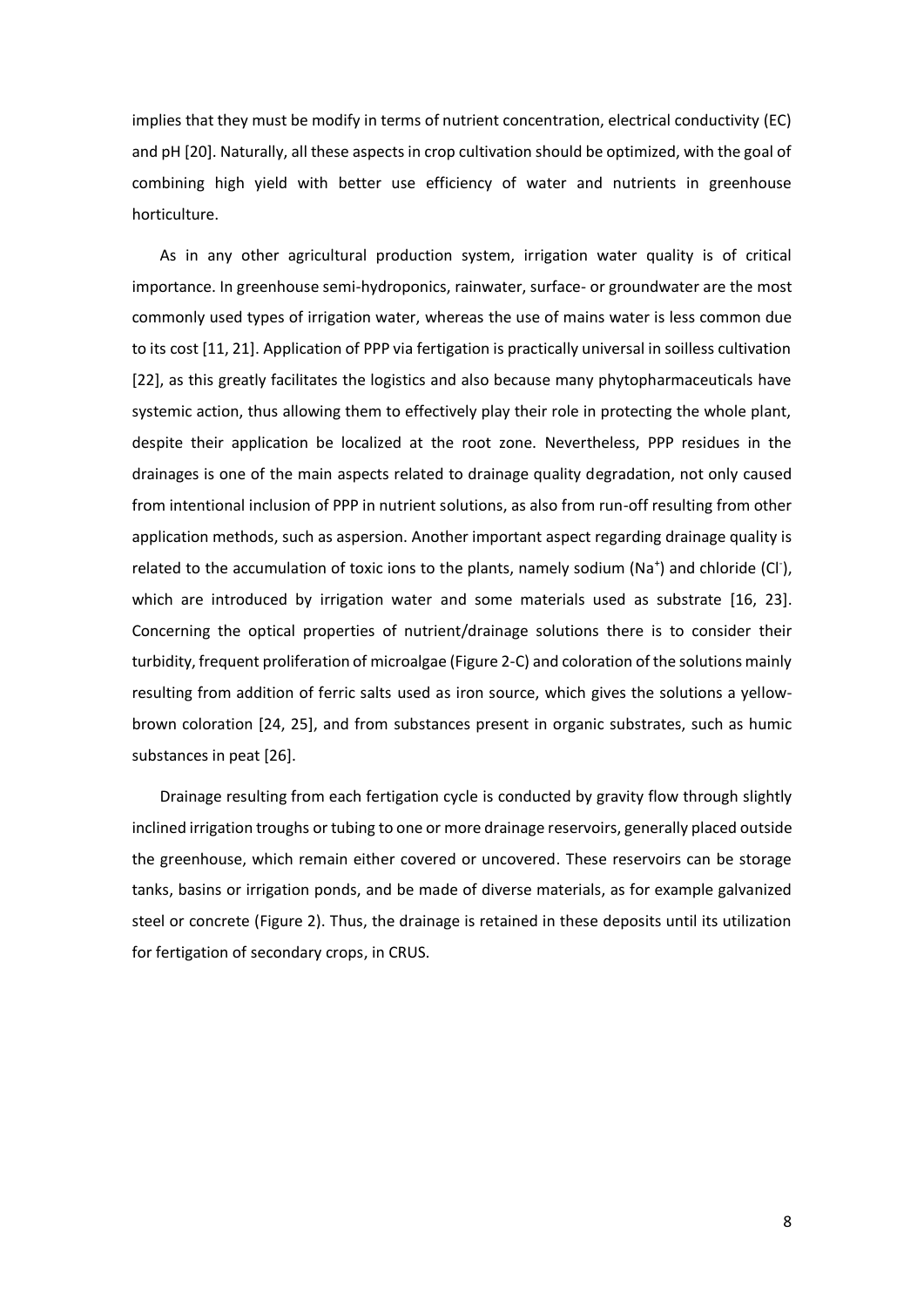

**Figure 2.** Reservoirs in Cascade ReUse Systems (CRUS), namely (A) galvanized steel tanks, (B) underground concrete reservoir and (C) irrigation pond, where drainages originated from fertigation of soilless production are retained to be used for fertigation of soil-grown crops.

#### <span id="page-9-1"></span>**1.1.2. 'Soil-based' component of CRUS**

<span id="page-9-0"></span>In CRUS which include soil cultivation, secondary crops are cultivated in land parcels contiguously to the greenhouse where the soilless crop is installed. Depending on the land available, crop or local edaphoclimatic conditions, growers can opt to cultivate these secondary crops in open-field, in protected cultivation, or even in a combination of both production modalities.

Generally, the drainage retained in the outdoor reservoirs is distributed to the soil-grown crop through plastic tubing (e.g., PVC) or hoses, after a simple filtration to prevent clogging of the irrigation system [27]. Drainage application to the soil can be made with or without its dilution with irrigation water and, generally, this procedure is realized using a common irrigation system and with low or absent monitoring of the drainage being used for fertigation of secondary crops [10].

Given the soil-based component of CRUS is essentially a strategy based in reusing drainage (either total or partial) in other crops as complementary part of the growers´ economic activity, in the choice of secondary crops, irrigation method and mode of crop management, possibilities are virtually the same as other soil-based production system we could find for similar edaphoclimatic conditions. In Portugal, for example, we found that amongst the most common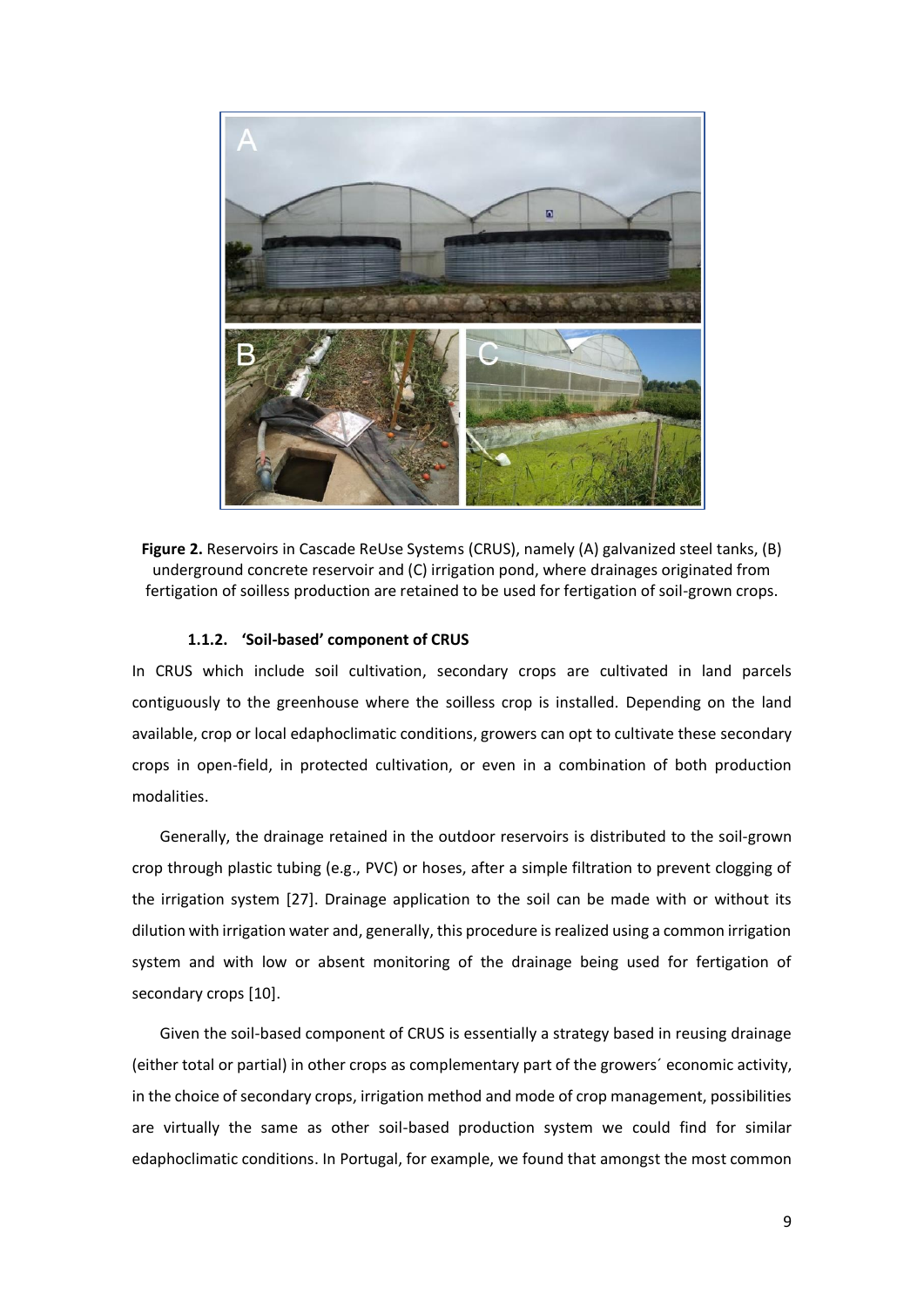secondary crops in CRUS are maize, cabbage, several ornamental species, lettuce, tomato, bell pepper, garlic and onion [9].

### <span id="page-10-0"></span>**2. Operational performance of the NPK prototype sensor**

A diversity of tests was performed with increasing complexity, starting from reference lab solutions, Hoagland solutions, solutions prepared from the precursor fertilizers of the growers, to real samples collected *in situ*. These tests allowed to continuously fine tune the prototype, both in terms of hardware and control and processing software. Finally, in December 2020, the final prototype was taken to local greenhouse growers (rose and strawberry soilless cultivation) in the outskirts of Porto (Portugal) for on-site testing/demonstration. No sample filtration was required since no obvious particles were suspended in the drainage solution. No counter analysis of the chemical parameters was performed except for EC and pH. The latter was confirmed to be approximately 6.00, in agreement with the average of the obtained values (5.70). A more detailed description of these tests is available in Deliverable D2.3 of this report.

Overall it was observed that the sensor presented a very good performance while operating with the reference solutions and Hoagland solutions, which were used to establish the Artificial Intelligence reference database. When moving to more complex solutions, it was observed that the spectral feature space was expanded outside the reference. For those solutions within the feature space, good predictions were obtained (error < 10 %). However, for those samples laying well outside the reference feature space, the prediction was not sufficiently reliable. In spite of this, it was shown that, if the new solutions are measured with a reference method and thereafter this information is incorporated in the database, the new extended system will recover its performance to meaningful levels.

In conclusion, the results demonstrate the feasibility of real-time NPK measurement. However, for a real operation to be successful, the system has to be trained with the real samples from the target location (which for this purpose have to be characterized with a reference method).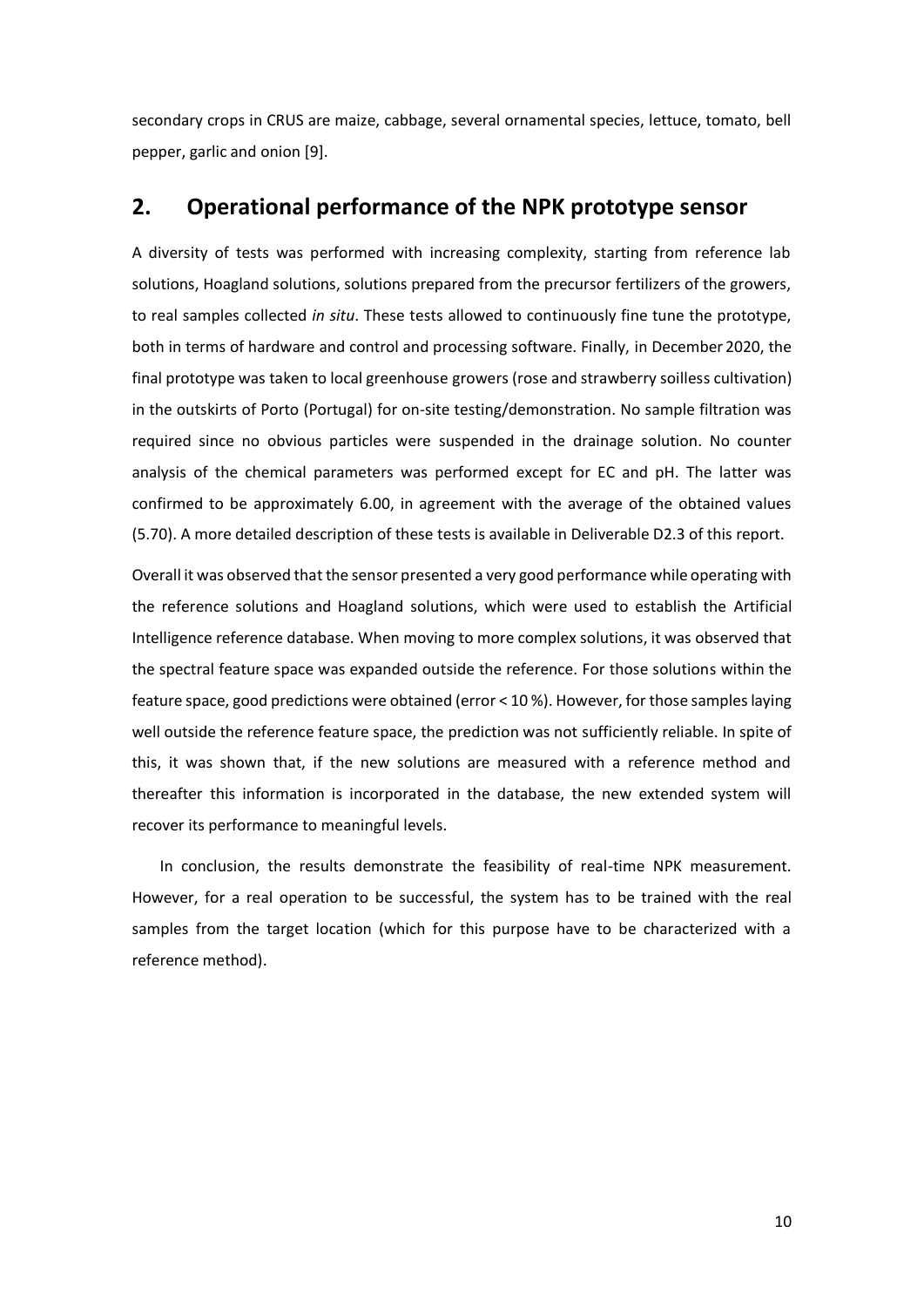

**Figure 3.** Details on the on-site data acquisition/ testing and demonstration using the final NPK prototype.

#### <span id="page-11-1"></span><span id="page-11-0"></span>**3. Best Management Practices (BMP)**

In the development of any technological equipment, it is fundamental the assessment of its applicability and operational performance *in situ*. At the time of preparation of this report, the prototype NPK sensor was already able to operate within the ranges of EC, pH and nutrient concentrations that can be found for nutrient/drainage solutions from soilless production systems. To some extent, the sensor was already able to cope with color of the solutions utilized in fertigation and presence of solid material in suspension (e.g., substrate debris) and microalgae. Nonetheless, further development is still required before the device can be fully able to operate, under field conditions, with the same consistency and reliability that has already demonstrated in the laboratory and semi-practical conditions (real samples appropriately cleaned to use in training and calibration of the equipment).

In order to obtain maximum benefit from the NPK sensor in CRUS and to meet the expectations of end-users, the installation of the NPK sensor should be made considering specific goals of growers, the layout of each CRUS and conditions at the site where the device will operate.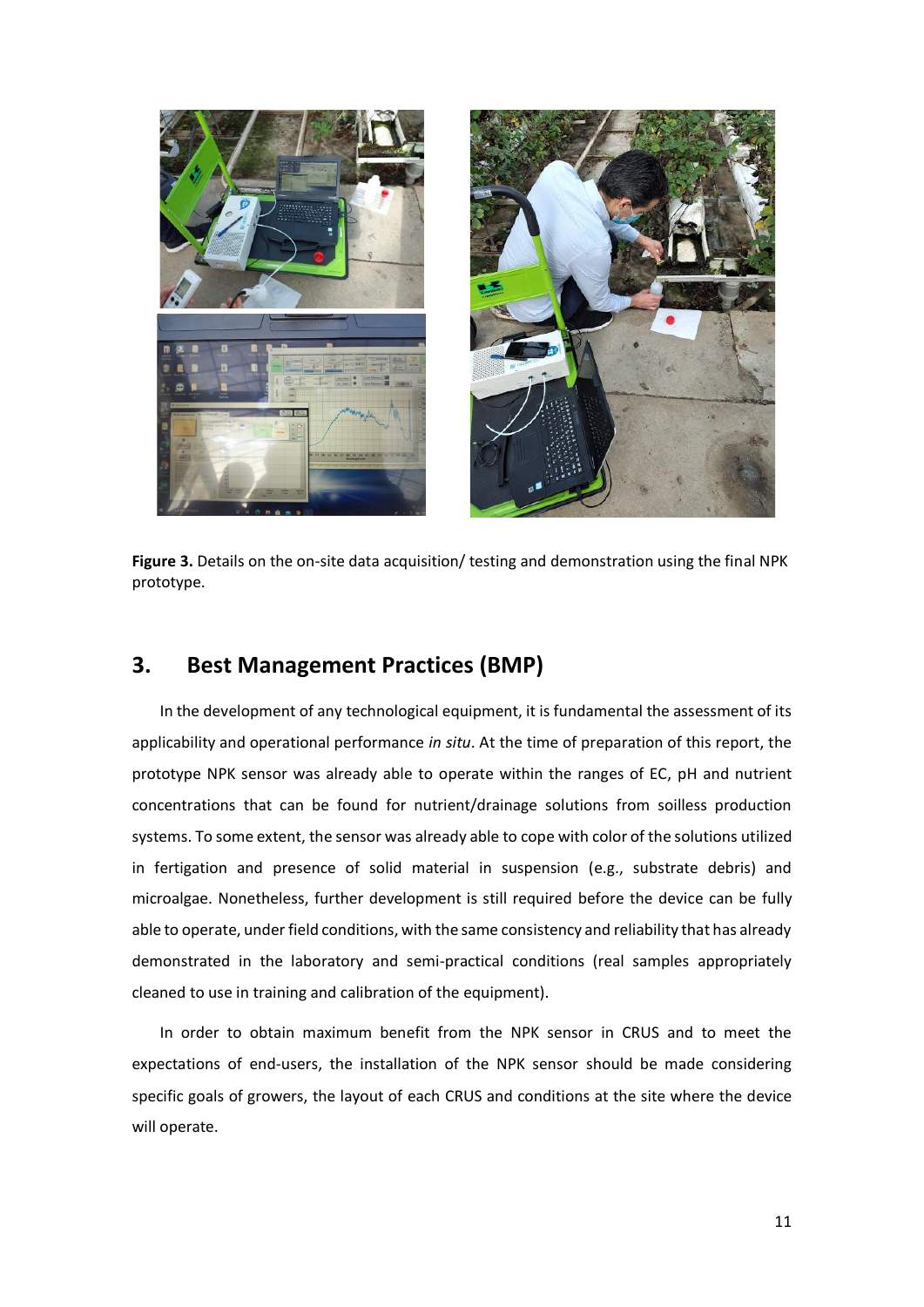As an equipment with electronic components, the performance and durability of the NPK sensor can be affected by adverse operational conditions, such as prolonged exposure to direct sunlight, high temperatures, high moisture and rain, so its installation and use should consider all these aspects. Furthermore, it is necessary for drainages to be filtered prior to their passage through the sensing system, so to prevent clogging, damages to the device or reading interferences.

In CRUS, the most intuitive situation is the installation of the sensor in the outlet of the drainage reservoir, as this is the point in the production system preceding drainage application to soil-grown crops. From the reservoir, the drainage can be circulated through pumping or it can flow by gravity for its application to soil-grown crops, after being monitored by the sensing system. In this case, it is advisable to install the sensor in an outdoor compartment, where the pump and filtration unit can also be placed, offering good access, ease of handling and adequate operational conditions [\(Figure 4\)](#page-12-0). Moreover, reservoirs should be kept covered, both to prevent additional debris to end-up in the drainage and to minimize microalgae growth.



<span id="page-12-0"></span>**Figure 4.** Graphical representation of placement of the NPK sensor in an outdoor compartment where drainage is pumped from a reservoir, filtered and monitored for N, P and K, for its application to secondary crops.

Another possibility consists in installing the NPK sensor at the fertigation room, as an integrative component of the mixing unit in the fertigation system [\(Figure 5\)](#page-13-0). This option allows to increase versatility in the utilization of the NPK sensor, as it can be used for determination of main macronutrients not only in drainages, but also in fresh nutrient solutions destined to fertigation of the soilless main crop. From the fertigation room, drainage could be circulated to the secondary crop either in full (100 % drainage) or after its dilution with irrigation water, as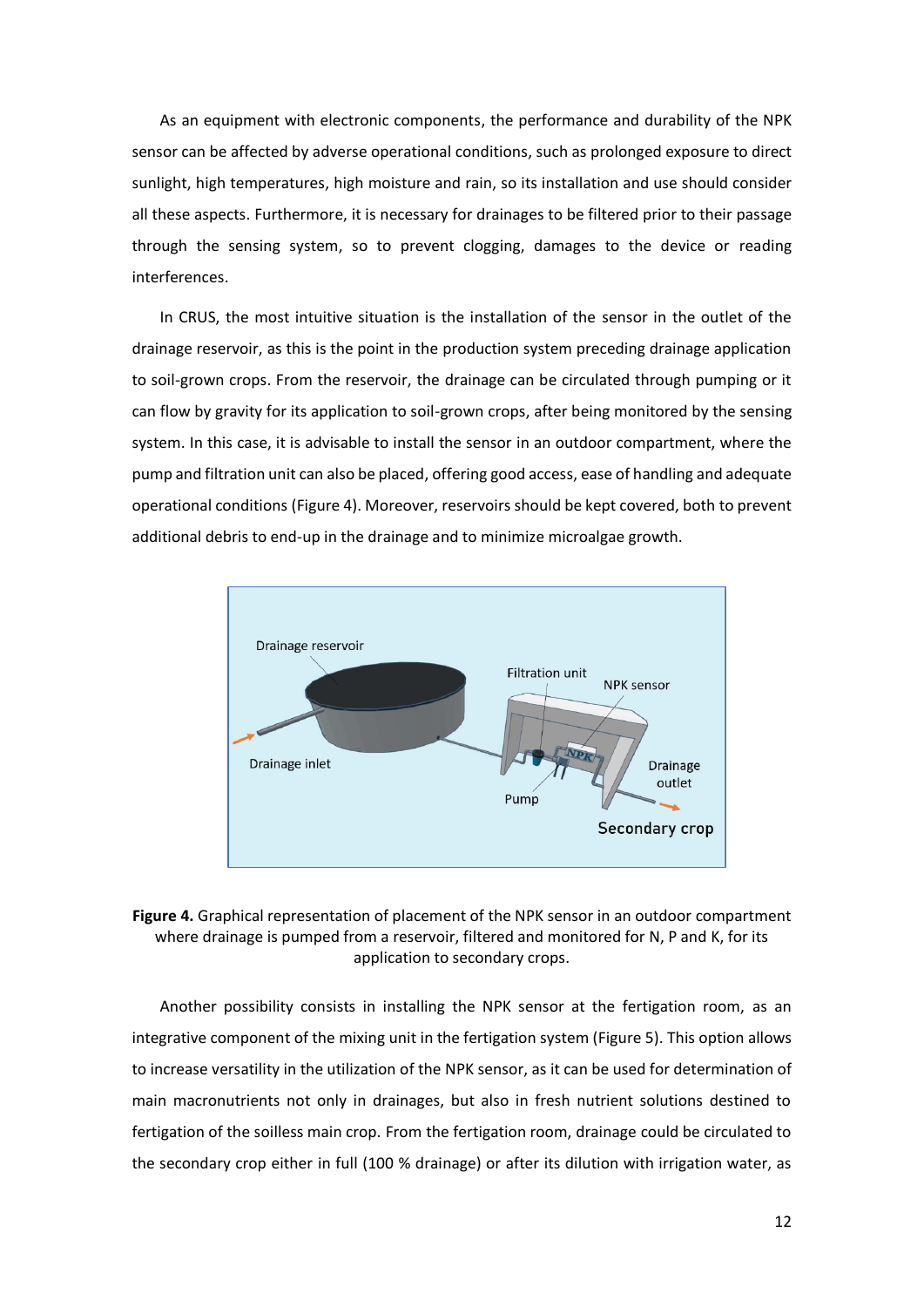well as with or without incorporation of stock solutions and possibly corrected for pH and EC. However, the most common situation is that reservoirs are placed distant to the fertigation room, generally at lower levels in the farm, thus not allowing drainage to flow by gravity. For this reason, costs associated to drainage pumping should be taken into account, when considering this possibility of sensor installation.



<span id="page-13-0"></span>**Figure 5.** Graphical representation of integration of the NPK sensor in the mixing unit of the fertigation room.

The sensor can also be installed in a cultivation row within the soilless component of CRUS [\(Figure 6\)](#page-14-1), selected either at random or according to any specific criterium defined by growers. This can be done in a fixed or movable site in the greenhouse and include, for instance, monitoring of a particular irrigation section within the greenhouse or a particular cultivation row due to criteria such as integration of other sensors, crop species, cultivar or plant developmental stage. Although, in this case, representativeness of drainage monitoring is clearly limited when compared with other possibilities, this option offers the advantage of collecting useful information in supporting fertigation management, mainly regarding the soilless component in CRUS.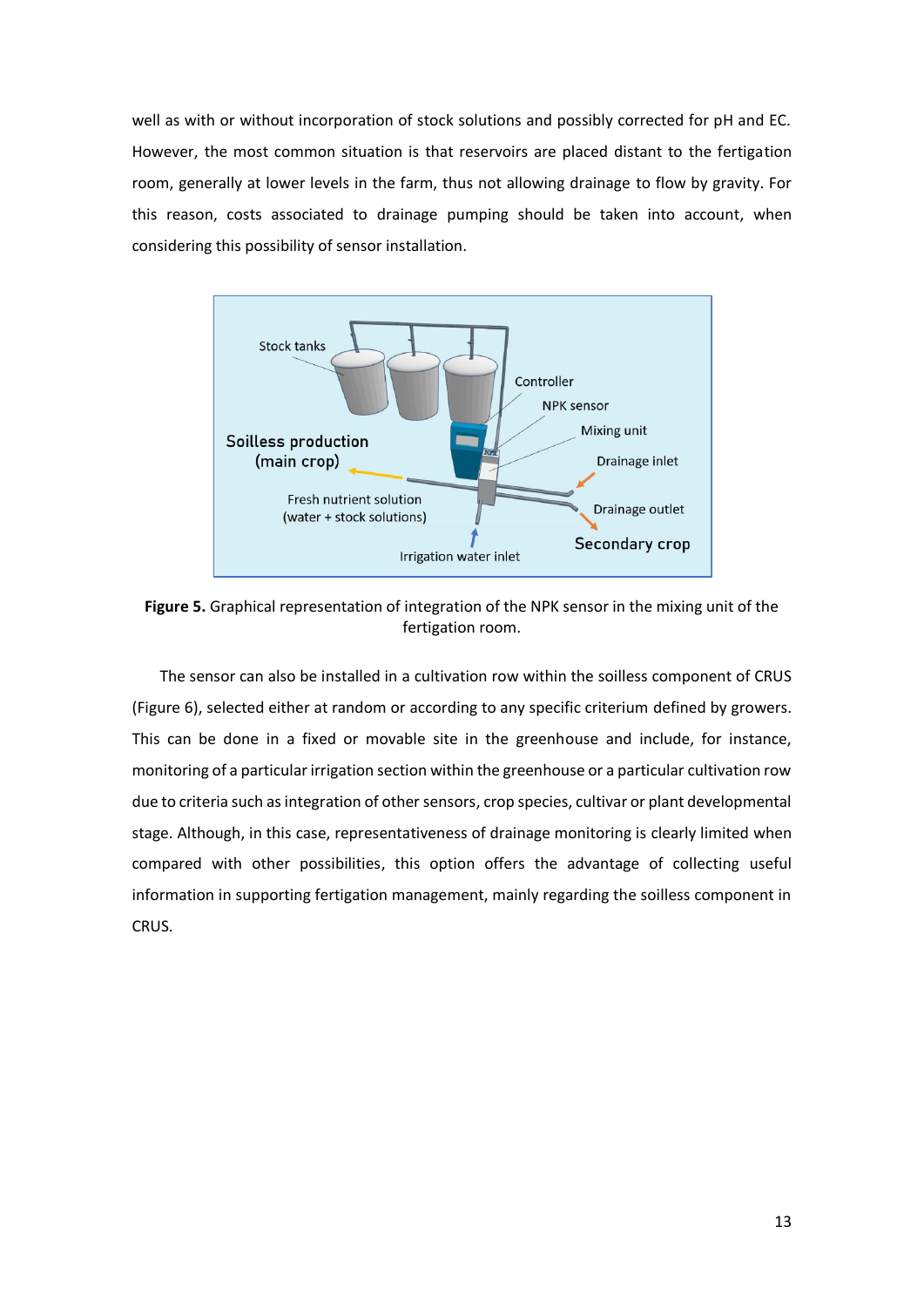

<span id="page-14-1"></span>**Figure 6.** Graphical representation of placement of the NPK sensor in a cultivation row of the soilless production system, for monitoring drainage immediately after its passage through the containerized substrate.

In sum, any of the aforementioned possibilities, either implemented alone or in their combination with multiple NPK sensors installed, should be subject of consideration in the decision on the type of usage and installation site in CRUS, with the ultimate goal of using this technological tool to optimize use efficiency of water and nutrients in horticultural production.

## <span id="page-14-0"></span>**4. References**

1. Rouphael, Y.; Raimondi, G.; Caputo, R.; De Pascale, S. Fertigation strategies for improving water use efficiency and limiting nutrient loss in soilless *Hippeastrum* production. *HortScience*. **2016,** *51* (6), 684–689. DOI: 10.21273/HORTSCI.51.6.684.

2. Giuffrida, F.; Argento, S.; Leonardi, C.; Lipari, V. Methods for controlling salt accumulation in substrate cultivation. *Acta Horticulturae 614*. **2003**. DOI: 10.17660/ActaHortic.2003.614.117.

3. Signore, A.; Serio, F.; Santamaria, P. A Targeted Management of the Nutrient Solution in a Soilless Tomato Crop According to Plant Needs. *Frontiers in Plant Science*. **2016,** *7*. DOI: 10.3389/fpls.2016.00391.

4. Ehret, D.; Alsanius, B.; Wohanka, W.; Menzies, J.; Utkhede, R. Disinfestation of recirculating nutrient solutions in greenhouse horticulture. *Agronomie*. **2001,** *21* (4), 323–339. DOI: 10.1051/agro:2001127.

5. Pardossi, A.; Malorgio, F.; Incrocci, L.; Carmassi, G.; Maggini, R.; Massa, D.; Tognoni, F. Simplified models for the water relations of soilless cultures: what they do or suggest for sustainable water use in intensive horticulture. *Acta horticulturae 718*. **2006**, 425–434.

6. Marcelis, L.; Dieleman, J.; Boulard, T.; Garate, A.; Kittas, C.; Buschmann, C.; Brajeul, E.; Wieringa, G.; de Groot, F.; van Loon, A.; Kocsanyi, L. CLOSYS: Closed System for Water and Nutrient Management in Horticulture. *Acta Horticulturae 718*. **2006**, 375–382.

7. Monteiro-Silva, F.; Jorge, P.; Martins, R. Optical sensing of nitrogen, phosphorus and potassium: a spectrophotometrical approach toward smart nutrient deployment. *Chemosensors*. **2019,** *7*. DOI: 10.3390/chemosensors7040051.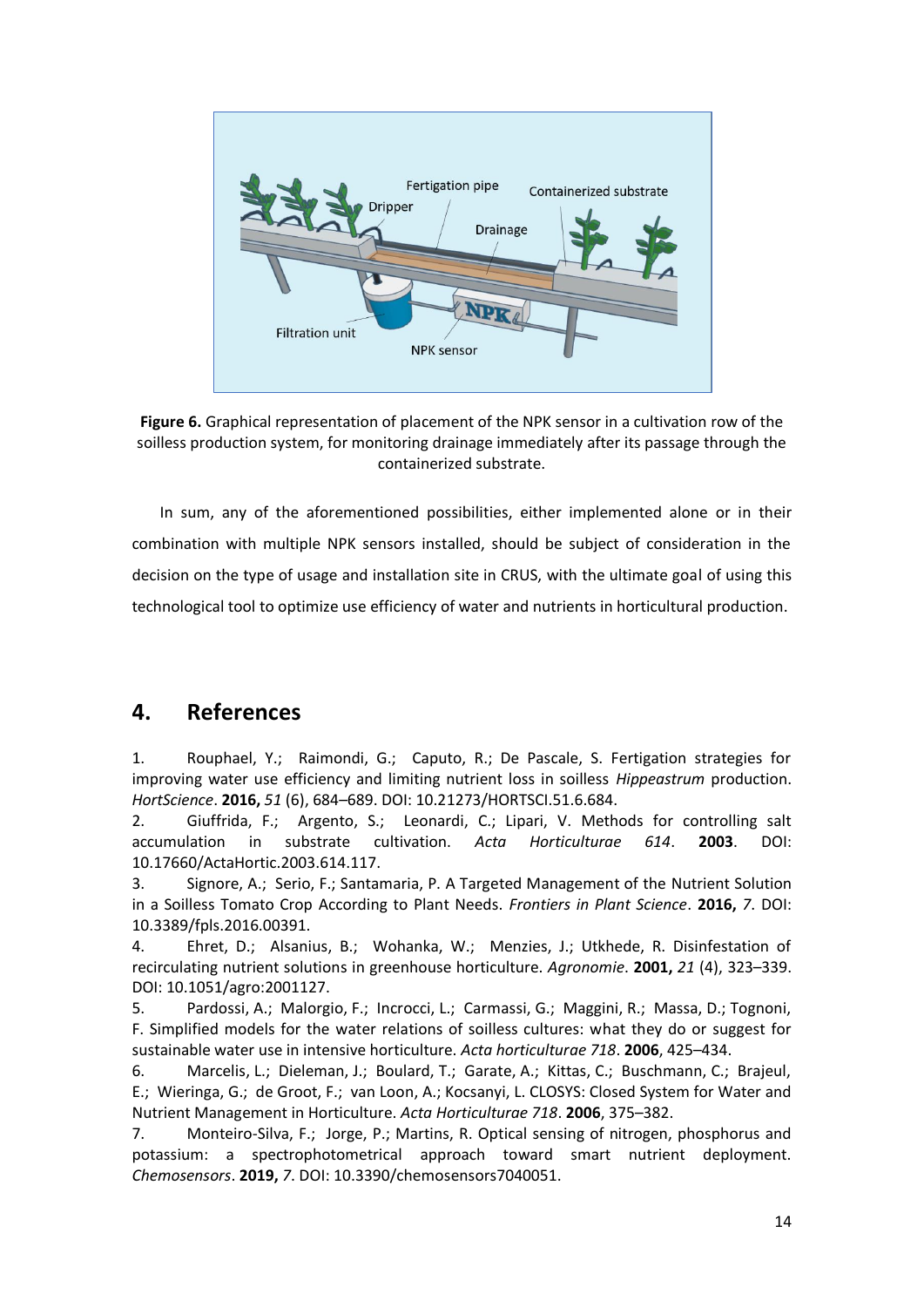8. Santos, M. G.; Pereira, R.; Aguiar, A.; Carvalho, S. M. P. *Suitability and impacts of 'CascadeReUse Systems' on irrigation water, soil and at plant level*. Deliverable D5.2 (Version 2); A Report prepared within the framework of the AGRINUPES Project: **2021**; 36 pp. Available at: <http://www.agrinupes.eu/index.php/documents/>

9. Santos, M. G.; Pereira, R.; Aguiar, A.; Carvalho, S. M. P. *Report on general characterization of the 'CascadeReUse Systems'*. Deliverable D5.1; A Report prepared within the framework of the AGRINUPES Project: **2017**; 20 pp. Available at: <http://www.agrinupes.eu/index.php/documents/>

10. Muñoz, P.; Flores, J. S.; Antón, A.; Montero, J. I. Combination of greenhouse and openfield crop fertigation can increase sustainability of horticultural crops in the Mediterranean region. *Acta Horticulturae 1170*. **2017**.

11. Santos, M.; Roncon, I.; Pereira, R.; Carvalho, S. Caracterização da gestão da fertirrega e aplicação de produtos fitofarmacêuticos em culturas sem solo em Portugal*.* In: *I Congresso Luso-Brasileiro de Horticultura*, Lisbon, 1-4 November 2017; Paulo César Tavares de Melo (ESALQ/USP); António Calado (APH), Eds. Associação Portuguesa de Horticultura (APH): Lisbon, **2017**; pp 611-619.

12. García-Caparrós, P.; Llanderal, A.; Maksimovic, I.; Lao, M. T. Cascade Cropping System with Horticultural and Ornamental Plants under Greenhouse Conditions. *Water* **2018,** *10* (125). DOI: 10.3390/w10020125.

13. Garcia-Martinez, M. C.; Balasch, S.; Alcon, F.; Fernandez-Zamudio, M. A. Characterization of technological levels in Mediterranean horticultural greenhouses. *Spanish Journal of Agricultural Research*. **2010,** *8* (3), 509–525.

14. Incrocci, L.; Pardossi, A.; Malorgio, F.; Maggini, R.; Campiotti, C. A. Cascade Cropping System for Greenhouse Soilless Culture. *Acta Horticulturae 609*. **2003**, 297-300.

15. Van Os, E.; Gieling, T.; Lieth, J. Technical equipment in soilless production systems. In *Soilless Culture: Theory and Practice*; 2nd ed.; Raviv, M.; Lieth, J.; Bar-Tal, A., Eds. Elsevier: **2019**; pp 587–635. ISBN: 978-0-444-63696-6. DOI: 10.1016/B978-0-444-63696-6.00013-X.

16. Savvas, D.; Gruda, N. Application of soilless culture technologies in the modern greenhouse industry – A review. *Eur. J. Hortic. Sci.* **2018,** *83* (5), 280-293. DOI: 10.17660/eJHS.2018/83.5.2.

17. Papadopoulos, A.; Bar-Tal, A.; Silber, A.; Saha, U.; Raviv, M. Inorganic and synthetic organic components of soilless culture and potting mixes. In *Soilless Culture: Theory and Practice*; Raviv, M.; Lieth, J., Eds. Elsevier: Amsterdam, the Netherlands, **2008**; pp 505–544. ISBN: 978-0-444-52975-6.

18. Gruda, N. Increasing sustainability of growing media constituents and stand-alone substrates in soilless culture systems. *Agronomy*. **2019,** *9*. DOI: 10.3390/agronomy9060298.

19. Van Os, E.; Gieling, T.; Lieth, J. Technical equipment in soilless production systems. In *Soilless culture: Theory and Practice*; Raviv, M.; Lieth, J., Eds. Elsevier: Amsterdam, the Netherlands, **2008**; pp 157–207. ISBN: 978-0-444-52975-6.

20. Tsukagoshi, S.; Shinohara, Y. Nutrition and nutrient uptake in soilless culture systems. In *Plant Factory: An Indoor Vertical Farming System for Efficient Quality Food Production*; Toyoki Kozai, G. N., Michiko Takagaki, Ed. Elsevier: **2016**; pp 165–172. ISBN: 978-0-12-801775-3. DOI: 10.1016/C2014-0-01039-8.

21. Schnitzler, W. Pest and disease management of soilless culture. *Acta Horticulturae 648*. **2004**, 191– 203. DOI: 10.17660/ActaHortic.2004.648.23.

22. Alsanius, B. W.; Bergstrand, K. J.; Burleigh, S.; Gruyer, N.; Rosberg, A. K. Persistence of fenhexamid in the nutrient solution of a closed cropping system. *Agricultural Water Management*. **2013,** *127*, 25-30. DOI: 10.1016/j.agwat.2013.05.008.

23. Lee, S. G.; Choi, E. Y.; Lim, G. H.; Choi, K. Y. Yield and Inorganic Ion Contents in Drained Solution by Different Substrate for Hydroponically Grown Strawberry. *Horticultural Science and Technology*. **2018,** *36* (2), 337-349. DOI: 10.12972/kjhst.20180033.